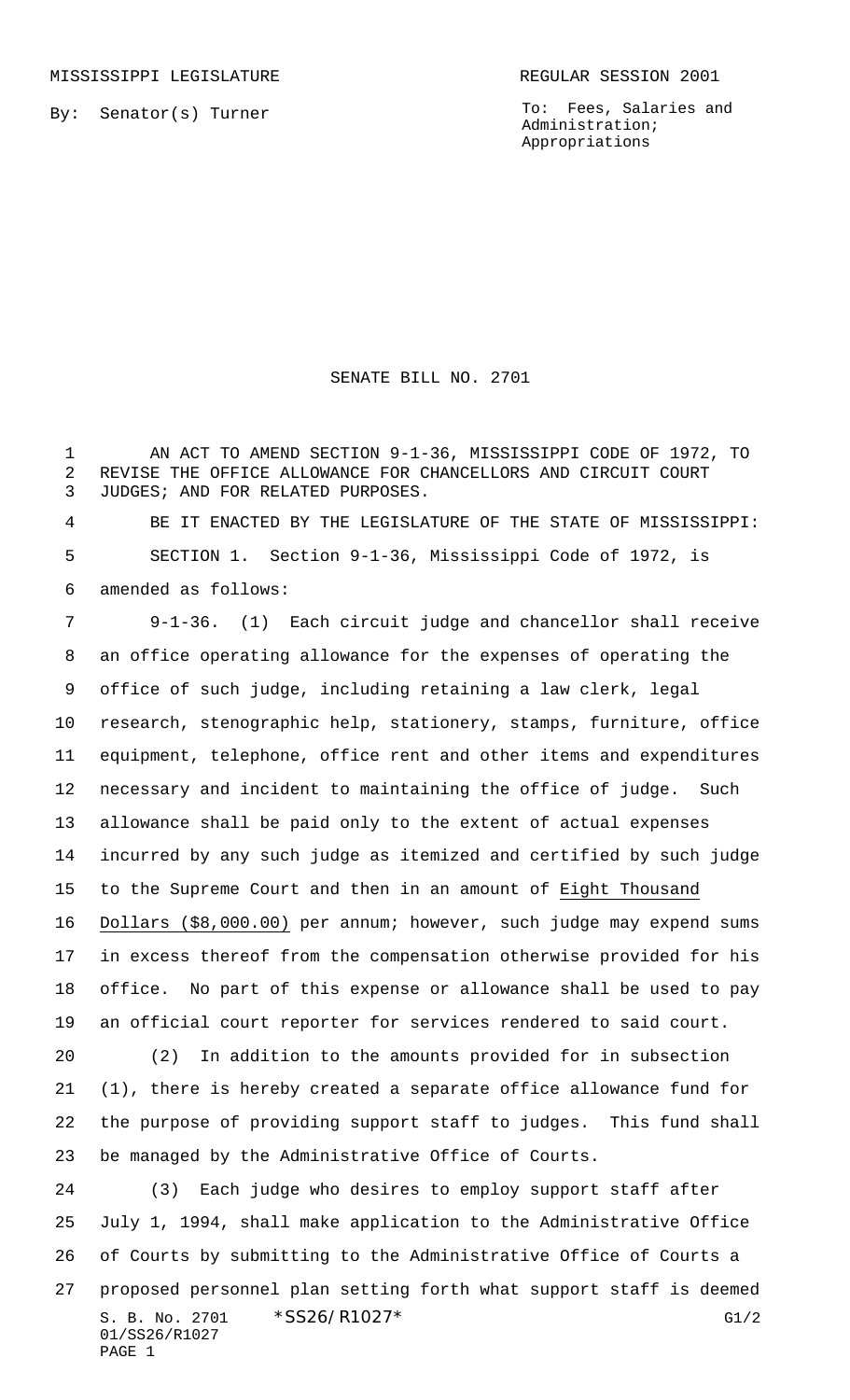necessary. Such plan may be submitted by a single judge or by any combination of judges desiring to share support staff. In the process of the preparation of the plan, the judges, at their request, may receive advice, suggestions, recommendations and other assistance from the Administrative Office of Courts. The Administrative Office of Courts must approve the positions, job descriptions and salaries before the positions may be filled. The Administrative Office of Courts shall not approve any plan which does not first require the expenditure of the funds in the support staff fund for compensation of any of the support staff before expenditure is authorized of county funds for that purpose. Upon approval by the Administrative Office of Courts, the judge or judges may appoint the employees to the position or positions, and each employee so appointed will work at the will and pleasure of the judge or judges who appointed him but will be employees of the Administrative Office of Courts. Upon approval by the Administrative Office of Courts, the appointment of any support staff shall be evidenced by the entry of an order on the minutes of the court. When support staff is appointed jointly by two (2) or more judges, the order setting forth any appointment shall be entered on the minutes of each participating court.

 (4) The Administrative Office of Courts shall develop and promulgate minimum qualifications for the certification of court administrators. Any court administrator appointed on or after October 1, 1996, shall be required to be certified by the Administrative Office of Courts.

S. B. No. 2701 \*SS26/R1027\* 01/SS26/R1027 PAGE 2 (5) Support staff shall receive compensation pursuant to personnel policies established by the Administrative Office of Courts; however, from and after July 1, 1994, the Administrative Office of Courts shall allocate from the support staff fund an amount of Forty Thousand Dollars (\$40,000.00) per fiscal year (July 1 through June 30) per judge for whom support staff is approved for the funding of support staff assigned to a judge or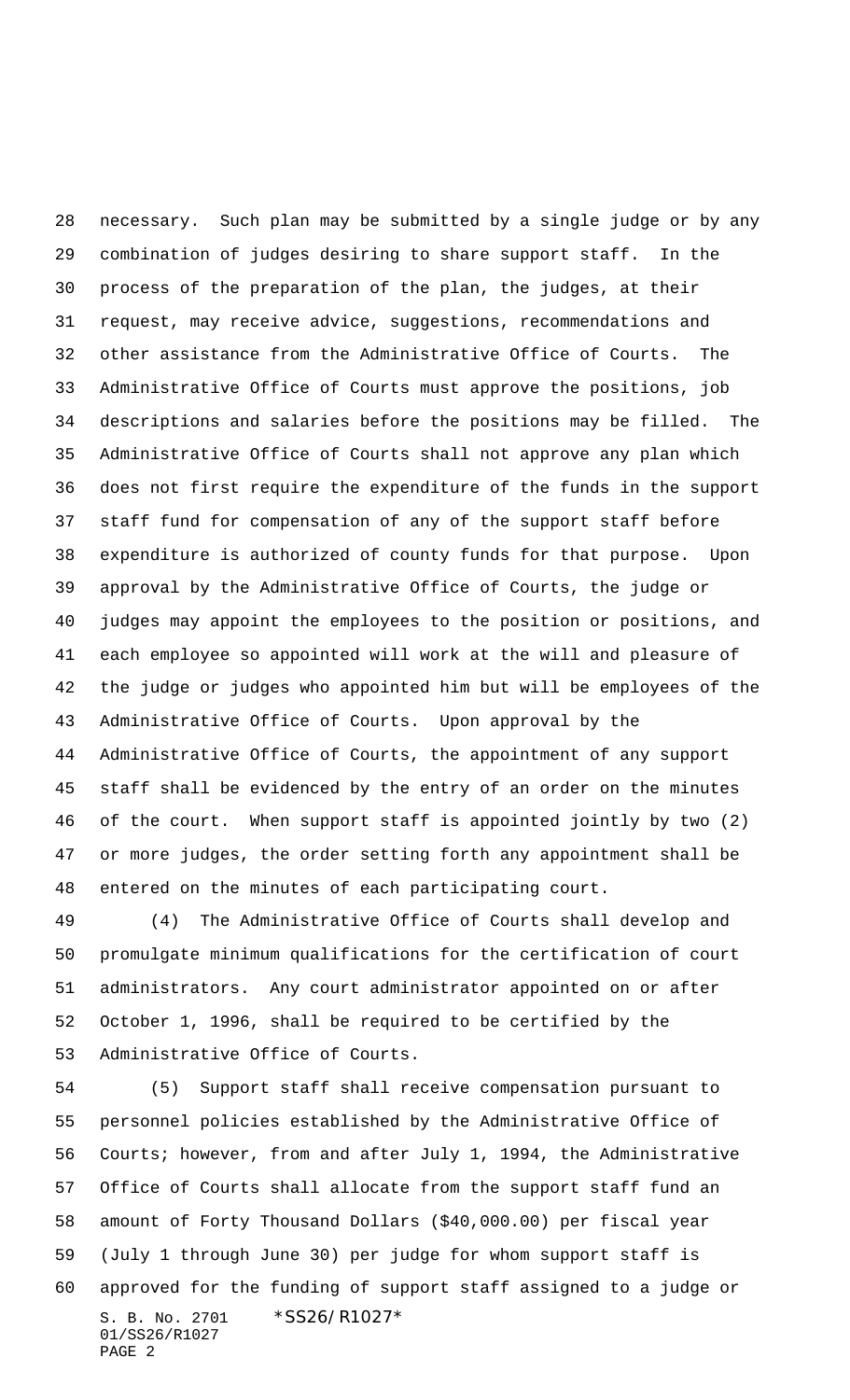judges. Any employment pursuant to this subsection shall be subject to the provisions of Section 25-1-53.

 The Administrative Office of Courts may approve expenditure from the fund for additional equipment for support staff appointed pursuant to this section in any year in which the allocation per judge is sufficient to meet the equipment expense after provision for the compensation of the support staff.

 (6) For the purposes of this section, the following terms shall have the meaning ascribed herein unless the context clearly requires otherwise:

 (a) "Judges" means circuit judges and chancellors, or 72 any combination thereof;

 (b) "Support staff" means court administrators, law clerks, legal research assistants or secretaries, or any combination thereof, but shall not mean school attendance officers;

 (c) "Compensation" means the gross salary plus all amounts paid for benefits or otherwise as a result of employment or as required by employment; provided, however, that only salary earned for services rendered shall be reported and credited for Public Employees' Retirement System purposes. Amounts paid for benefits or otherwise, including reimbursement for travel expenses, shall not be reported or credited for retirement purposes.

 (7) Title to all tangible property, excepting stamps, stationery and minor expendable office supplies, procured with funds authorized by this section, shall be and forever remain in the State of Mississippi to be used by the circuit judge or chancellor during the term of his office and thereafter by his successors.

S. B. No. 2701 \*SS26/R1027\* 01/SS26/R1027 PAGE 3 (8) Any circuit judge or chancellor who did not have a primary office provided by the county on March 1, 1988, shall be allowed an additional Eight Thousand Dollars (\$8,000.00) per annum